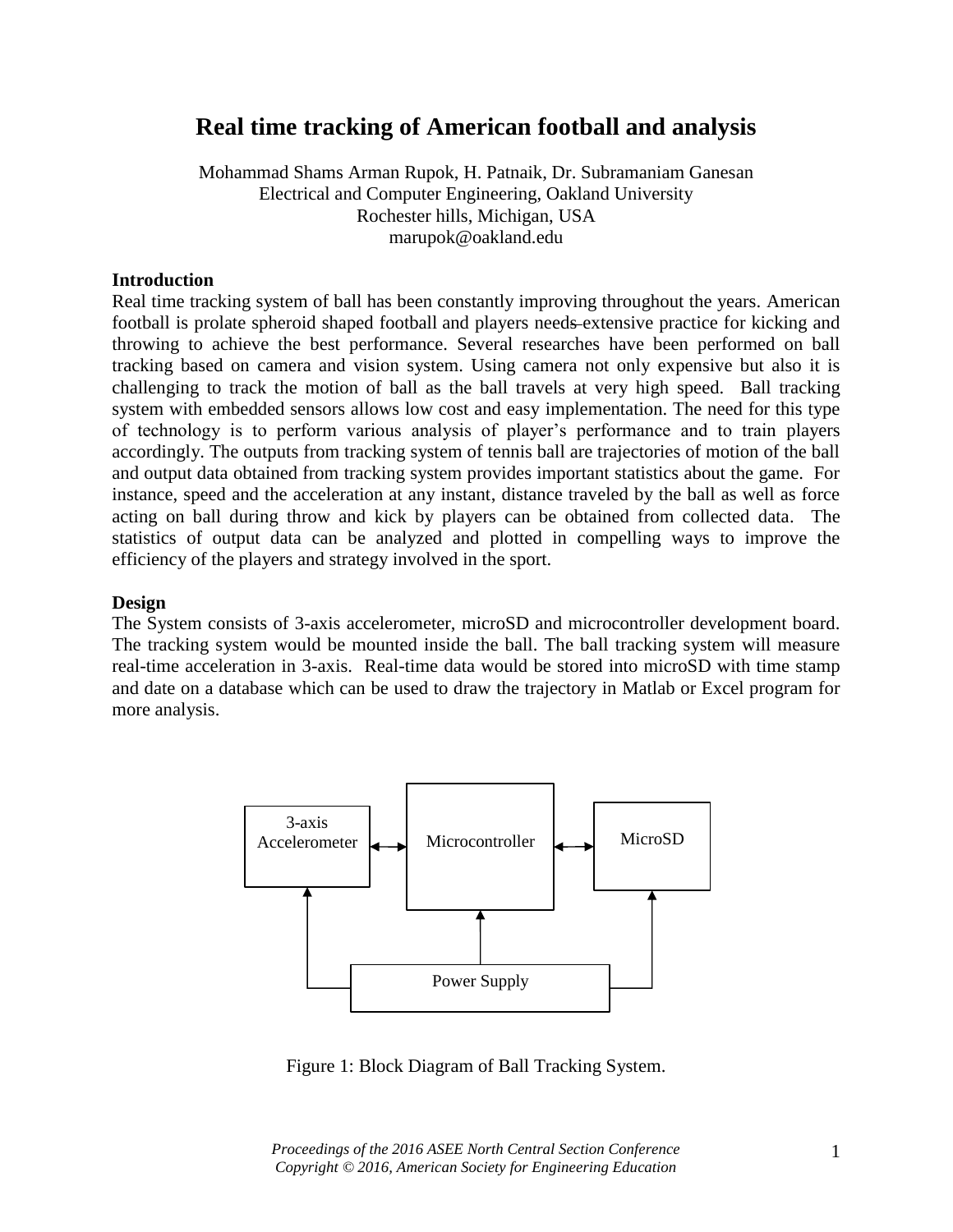## **Testing**

The testing was performed using Texas instrument LM4F232H5QD evaluation board. The evaluation board consists of Bosch BMA140 3-axis analog accelerometer consists and RTC which are essential for this experiment. To power up the board ARES rescue 7.5mm of thick power supply was used which can supply power up to 2 hours. The ball was placed horizontally and kicked for short distance. The full test takes only 12 seconds. More time is needed to calibrate the football and for in-depth testing.



Figure 2: LM4F232H5QD evaluation board. Figure 3: TI board inside football

## **Results**

The acceleration is measured in milli-G value (mg) and later velocity is calculated in ms<sup>-1</sup> from computer program. Figure 4 and 5 shows the acceleration and velocity obtained from test.



Figure 4: Acceleration in 3-axis from football